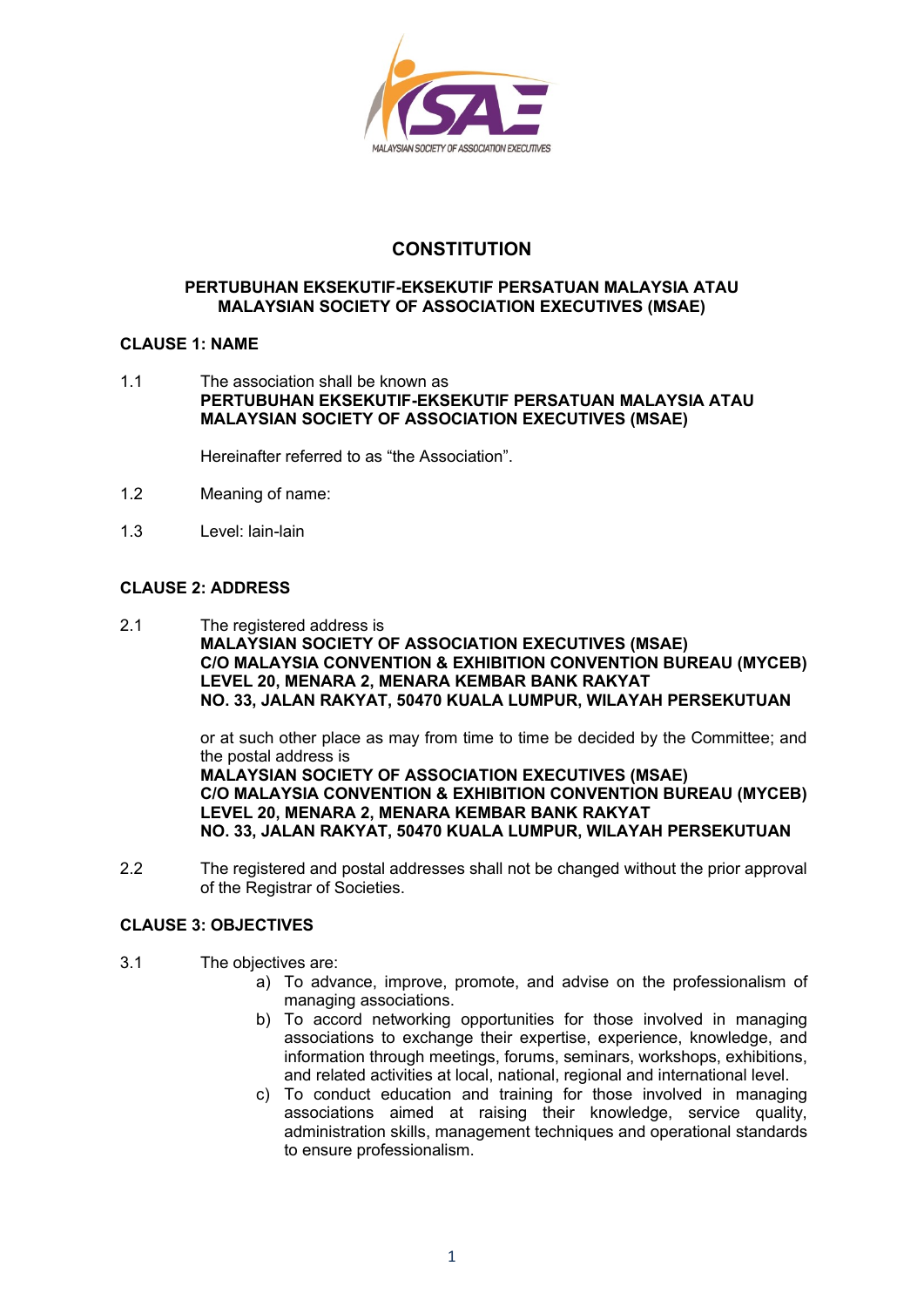

- d) To establish the Association as a source for information in the field of managing associations
- e) To engage with relevant stakeholders for the benefit of the members of the Association.
- 3.2 The vision of the Association: to be recognised as the leading association in pursuit of excellence in managing associations.
- 3.3 The mission of the Association: to advance the stature and professionalism of managing associations through advocacy, education and advisory services.

#### **CLAUSE 4: MEMBERSHIP**

4.1 Founding Members & Organisation

The following ordinary members are founding members:

- i. Zaliha binti Omar (Dato' Dr. Zaliha Omar)
- ii. Raj Begum bte Abdul Karim (Datuk Dr. Raj Abdul Karim)
- iii. Cheong Siok Foong (Evelyn Cheong)
- iv. Chee Ban Lee (Sunny Chee)
- v. Ho Sook Wah@Goh Sook Wah (Ho Sook Wah)
- vi. Yu Kee Su (Dr. Yu Kee Su)
- vii. Wong Yew Choong (Amos Wong)
- viii. Malaysia Convention & Exhibition Bureau (MyCEB)

#### 4.2 Ordinary Membership

Shall be opened to full-time staff and Office-Bearers of associations that are registered under the Societies Act 1966 (excluding political parties defined in section 2 of the Societies Act 1966).

An ordinary member may continue their membership after the member has relinquished their position or retired from the association or company, unless the member has resigned in accordance with CLAUSE 5.3 or being removed in accordance to CLAUSE 6.4 of the association.

#### 4.3 Associate Membership Shall be open to any other individual Malaysian who subscribes to the Association's objectives.

- 4.4 Industry Membership Shall be open only to companies engaged in business events and supporting services who subscribes to the Association's objectives.
- 4.5 Affiliate Membership Shall be open to any individual non-Malaysian who subscribes to the Association's objectives.
- 4.6 Honorary Membership An individual who has made a significant contribution to MSAE can be recommended to receive honorary membership subject to MSAE Council's approval.
- 4.7 A valid membership under CLAUSE 4.1 and 4.2 shall receive a voting right at general meetings and is eligible to be appointed or elected as a member of the Council after being admitted as a member for not less than twelve (12) months as per CLAUSE 4.9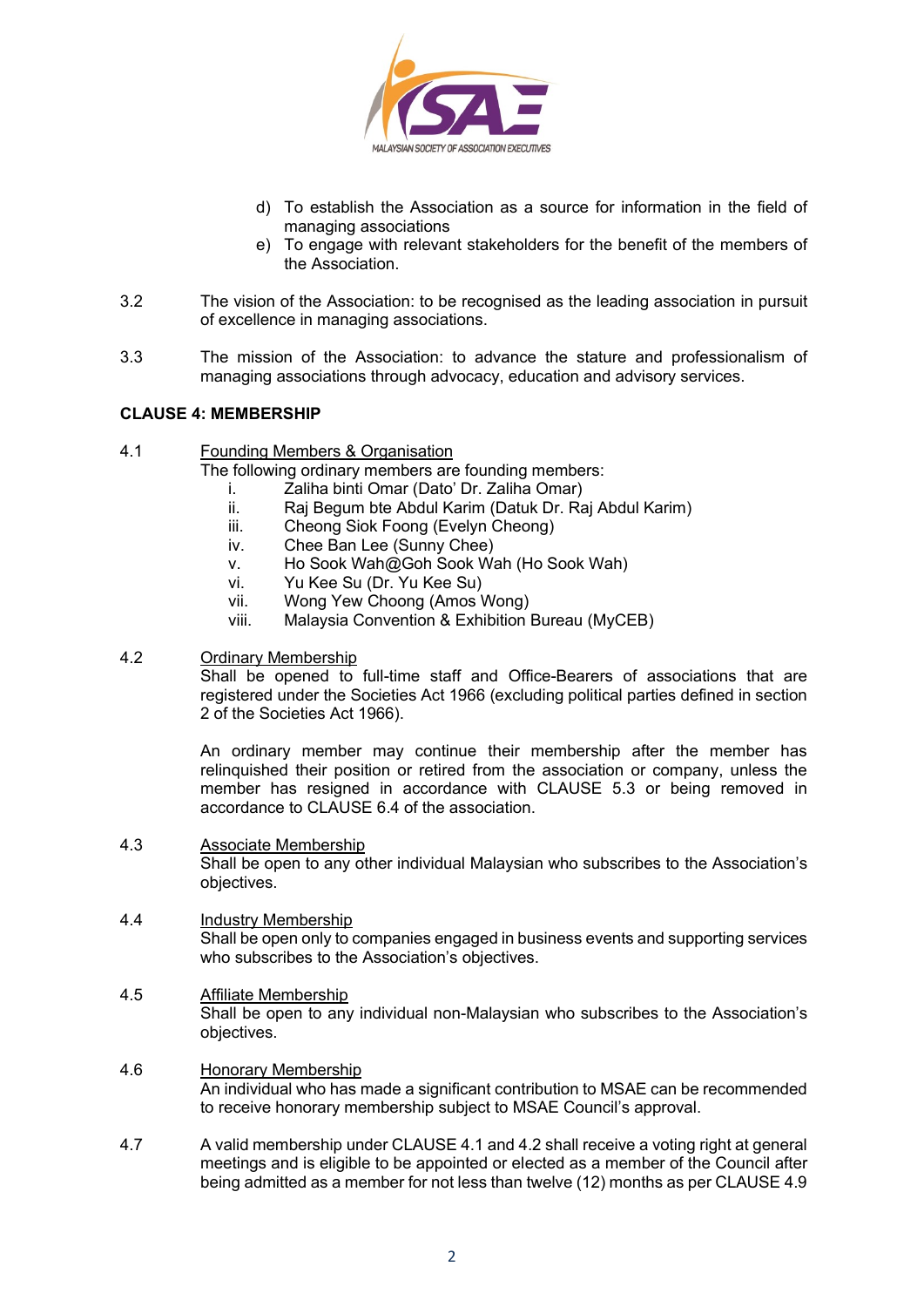

- 4.8 Each membership application form should be sent to the Hon. Secretary together with the required documentation. The Hon. Secretary shall at the first convenient opportunity submit it to the Council for approval. The Council may at its own discretion reject any application without assigning any reason thereof.
- 4.9 The membership applicant, whose application has been approved as aforesaid, shall, upon payment of the prescribed first annual subscription, be admitted as a valid member and shall be entitled to all membership benefits.

### **CLAUSE 5: RESIGNATION AND TERMINATION**

- 5.1 Any member who wishes to resign from the Association shall provide two weeks' notice in writing to the Hon. Secretary and shall pay up all dues.
- 5.2 Any member who fails to comply with the rules of the Association or has acted in a manner to bring disrepute upon the Association may be expelled or suspended for a period of time as the Council deems fit or have their membership terminated.

The Council will, before expelling or suspending a member, inform the member in writing of the grounds for such action.

The member will be given an opportunity to explain and clear themselves in person to the Council within 2 weeks of the written notification. The decision of the Council after this process has been concluded, will be communicated to the member and take immediate effect and remain as such.

Should the member wish to appeal after this decision, a written appeal must be made to the Council for re-instatement within 2 weeks. The Council will communicate in writing on the outcome and ruling of the appeal.

5.3 Members whose annual membership subscription is in arrears by 31st December of each year, shall automatically cease to be a member of the Association unless the Council expressly rules otherwise.

#### **CLAUSE 6: SOURCE OF INCOME**

- 6.1 The annual membership payable shall be as follows:
	- a) Founding member annual membership fee nil
	- b) Ordinary member annual membership fee RM100
	- c) Associate member annual membership fee RM50
	- d) Industry member annual membership fee RM1,500
	- e) Affiliate member annual membership fee RM200
	- f) Honorary member annual membership fee nil
- 6.2 The annual membership subscription shall be due and payable to the Association before 31<sup>st</sup> January of each year to maintain valid membership. No pro-rata fees will be applied to a newly admitted member during the year for the Ordinary, Associate, Affiliate and Industry Membership Category.
- 6.3 The membership year shall follow the calendar year commencing from  $1<sup>st</sup>$  January and expiring on 31<sup>st</sup> December.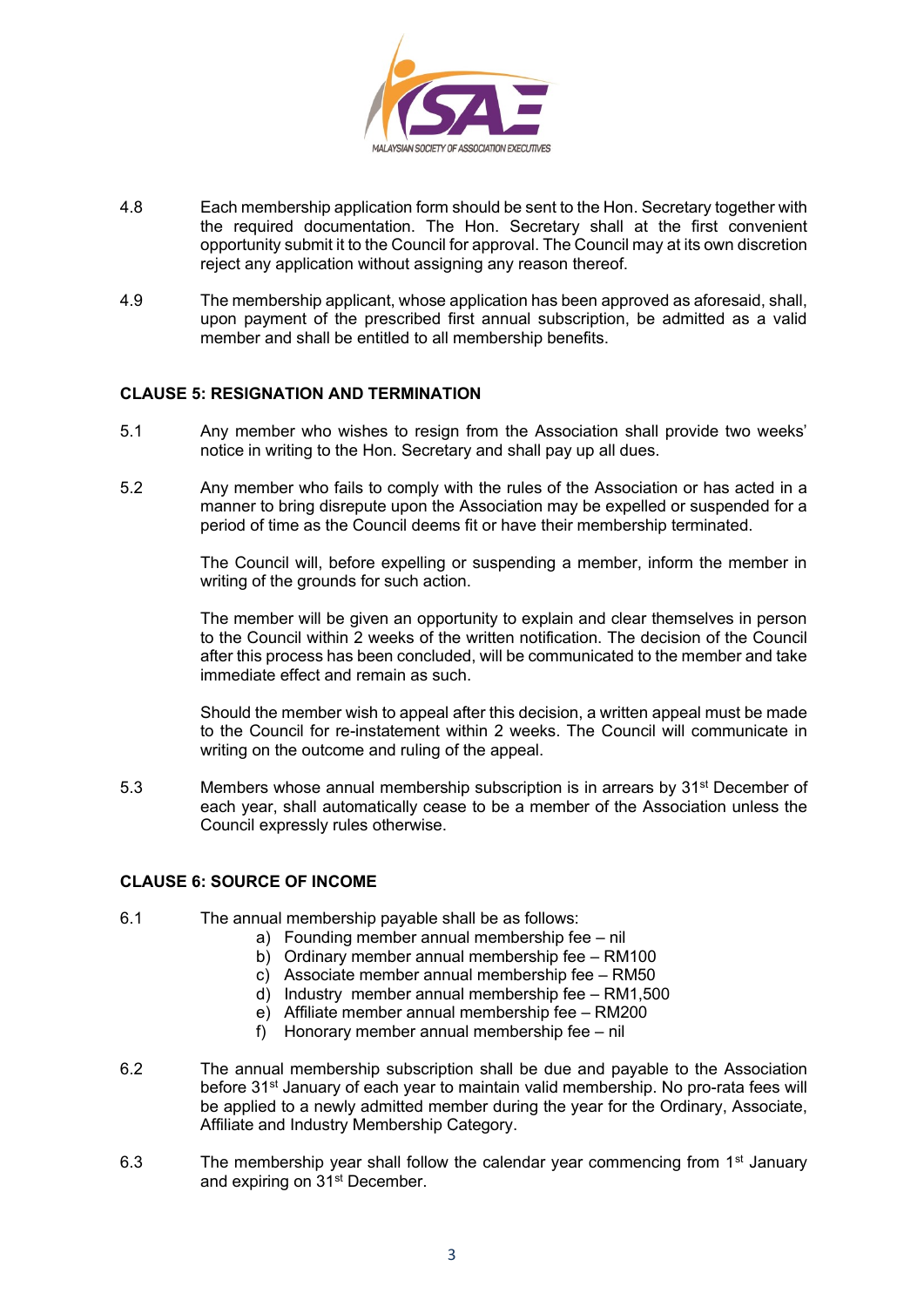

6.4 Members whose annual subscriptions are in arrears by the date of the Annual General Meeting or  $30<sup>th</sup>$  June, whichever comes first, shall be denied the privileges of membership until dues are settled in full.

### **CLAUSE 7: GENERAL MEETING**

- 7.1 The supreme authority of the Association is vested in a General Meeting of members. At least one third of the voting membership or twice the number of the existing Council, whichever is lesser, must be present at a General Meeting for its proceedings to be valid and to constitute a quorum.
- 7.2 If a quorum is not present within a half an hour after the appointed time for meeting, the meeting shall be postponed to a date not exceeding 30 days, to be decided by the Council. At the postponed meeting, if no quorum is present after half an hour of the appointed time for the meeting, the valid members present shall have the power to proceed with the business of the day, but shall not have the power to alter the constitution of the Association or make decisions that affect the whole membership of the Association.
- 7.3 The General Meeting of the Association shall be held annually not later than 30<sup>th</sup> June of the required meeting year, at a date, time and venue to be decided by the Council.

The General Meeting shall deal with the following business:

- a) to receive the minutes of the previous general meeting;
- b) to receive the Hon. Secretary's report for the past year;
- c) to receive the Hon. Treasurer's audited accounts for the past year;
- d) to elect the Council (Office-Bearers) for a two year term;
- e) to appoint an Auditor; and
- f) to deal with other matters where prior written notice has been duly given.
- 7.4 The Hon. Secretary shall send to all valid members with 14 days' notice of the meeting, the agenda, the Hon. Secretary's reports, minutes of the previous general meeting and the Hon. Treasurer's audited accounts. A copy of these documents shall be made available at the registered office of the Association for perusal by valid members.
- 7.5 An Extraordinary General Meeting may be convened:
	- a) Whenever the Council deems necessary; or
	- b) At the joint request by at least 1/3 of the valid voting members. The request must state clearly the objects and reasons for such a meeting.
- 7.6 The notice and agenda for an Extraordinary General Meeting shall be forwarded by the Hon. Secretary to valid voting members 14 days before the date fixed for the meeting.
- 7.7 An Extraordinary General Meeting requested by the valid voting members shall be convened at a date not later than thirty days of the date received of such a request.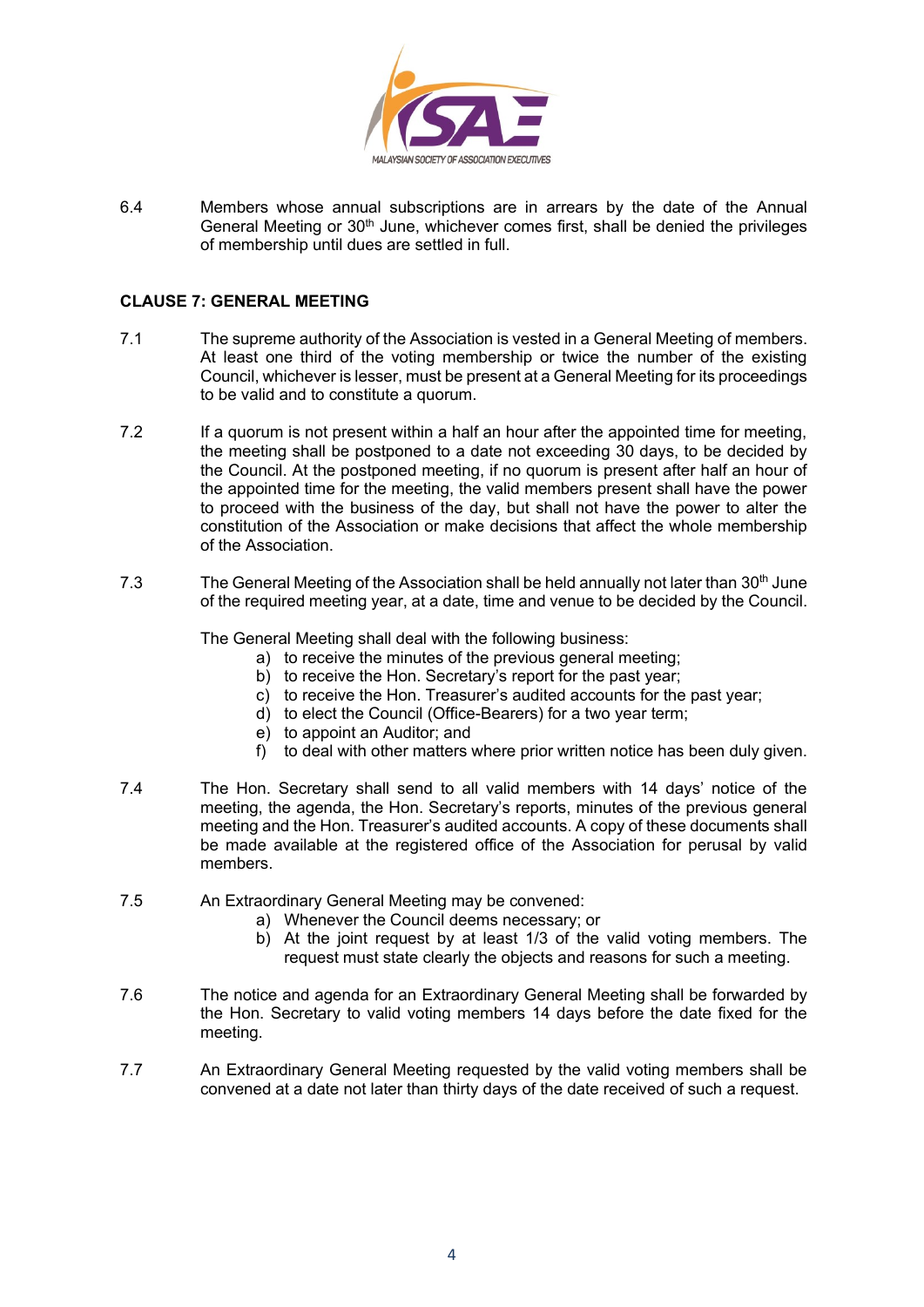

7.8 The quorum stipulated in CLAUSE 7.1 and 7.2 regarding the quorum for a General Meeting shall apply to Extraordinary General Meetings, but with the provision for an Extraordinary General Meeting requested by valid voting members. If no quorum is present after half an hour of the time appointed for the postponed Extraordinary General Meeting, the meeting shall be cancelled and no further Extraordinary General Meeting shall be requested for the same matter and purpose until after a lapse of at least six months from the date thereof.

# **CLAUSE 8: COUNCIL**

- 8.1 The Council shall consist of the following and shall be termed as "Office-Bearers" of the Association and who shall be elected at the Association's General Meeting from amongst the valid voting members for a term of two years each:
	- a) A President;
	- b) A Vice President;
	- c) A Hon. Secretary;
	- d) A Hon. Assistant Secretary;
	- e) A Hon. Treasurer; and
	- f) Four (4) Council Members.
- 8.2 The Council so elected may appoint up to four members as additional Council Members who are subject to the same tenure as the Council.
- 8.3 The nominated names for election of the Council (Office-Bearers) in CLAUSE 8.1 shall be proposed and seconded each by a valid voting member. The election will be determined by a simple majority vote of the valid voting members present at the General Meeting concerned.
- 8.4 Not more than two (2) members from the same association shall be elected to the Council.
- 8.5 All existing Council (Office-Bearers) shall be eligible for re-election on expiry of each term except for the President who shall serve not more than two (2) terms.
- 8.6 The Council shall organise and supervise the day to day work of the Association and to make decisions on matters affecting its running within the general policies laid down by the General Meeting. The Council shall not act in contrary to the expressed wishes of the General Meeting without prior reference to it and shall always remain subordinate to the General Meeting.
- 8.7 The Council shall meet at least once every three (3) months with seven (7) days' notice of a meeting to be given to the Council. The President acting alone or not less than three (3) Council Members acting together may call for a Council meeting. At least half (1/2) of the Council must be present for it to proceed and to be valid and constitute a quorum.
- 8.8 Whenever an urgent matter arises, requiring approval of the Council, the President may call for a Council Meeting with a shorter notice of a meeting of three (3) days and at least half (1/2) of the Council must be present for it to proceed to be valid and constitute a quorum.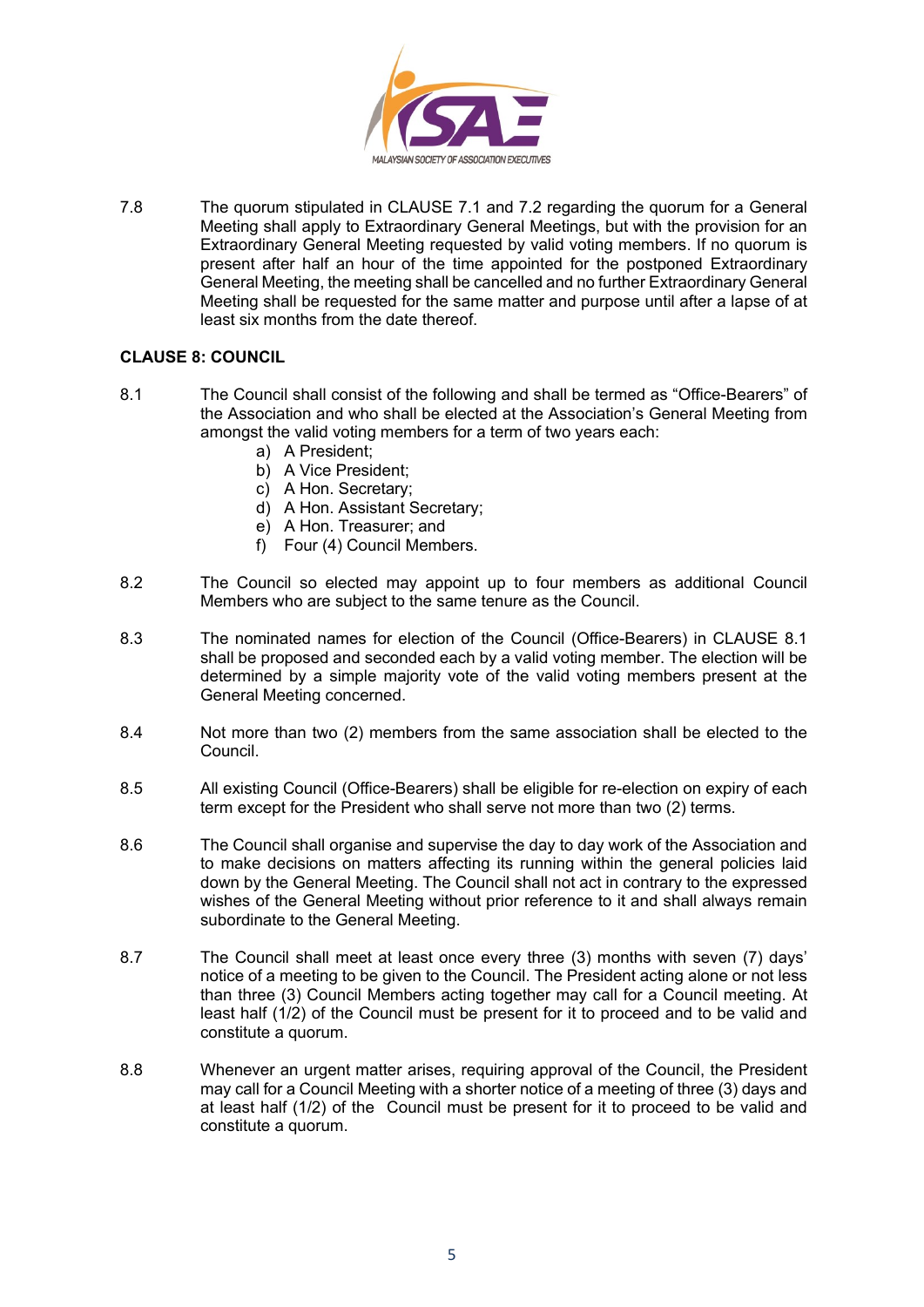

- 8.9 In the case where convening a Council Meeting is not possible, the Hon. Secretary shall on the President's request, obtain approval from the Council by means of a circular letter or electronic email whereby the following conditions must be fulfilled:
	- a) the issue must be clearly spelled out in the circular letter or electronic email;
	- b) at least half (1/2) of the Council have replied and indicated their decision on the issue;
	- c) the decision must be by a majority vote.
	- d) The decision of the circular letter or electronic email shall be reported by the Hon. Secretary at the upcoming Council Meeting and recorded accordingly.
- 8.10 Any Council Members who fails to attend three (3) meeting consecutively, without prior notice or satisfactory explanation, shall be deemed automatically to have resigned as a member of the Council and no further notification will be necessary with regard to future meetings of the Council.
- 8.11 In the event of death, resignation or removal of a Council Member, the Council shall have the power to appoint a valid voting member to fill the said vacancy until the next election of the Council (Office-Bearers).
- 8.12 The Council may employ full time and or part-time officers and staff or contractors or agents as it deems necessary for the running of the Association. The Council may suspend or dismiss any full-time and part-time officers and staff or terminate the services of contractors or agents for the good of the Association.
- 8.13 The Council may appoint any number of sub-committees for any purpose or if the need arises in executing the Association's activities. All valid members are eligible to be appointed on to a sub-committee.

# **CLAUSE 9: DUTIES OF COUNCIL (OFFICE-BEARERS)**

- 9.1 The President shall during his/her term of office preside over General Meetings and Council Meetings. He/She shall be responsible for the proper conduct of all such meetings. He/She shall have an additional decisive vote when a decision is on an even-vote. He/She shall sign the minutes of all meetings once approved.
- 9.2 The Vice President shall assist the President and shall deputize for the President during his/her absence.
- 9.3 The Hon. Secretary shall conduct the business of the Association in accordance with the Association's Constitution.

The Hon. Secretary shall carry out the decisions of General Meetings and the Council. The Hon. Secretary shall be responsible for all correspondence and keeping all books, documents and records except for the accounts and financial records.

The Hon. Secretary shall attend the meetings and minute proceedings. The Hon. Secretary shall keep a membership register of members' personal and organisation information. The Hon. Secretary shall file all relevant documentation within sixty (60) days after the General Meeting, to the Registrar of Societies.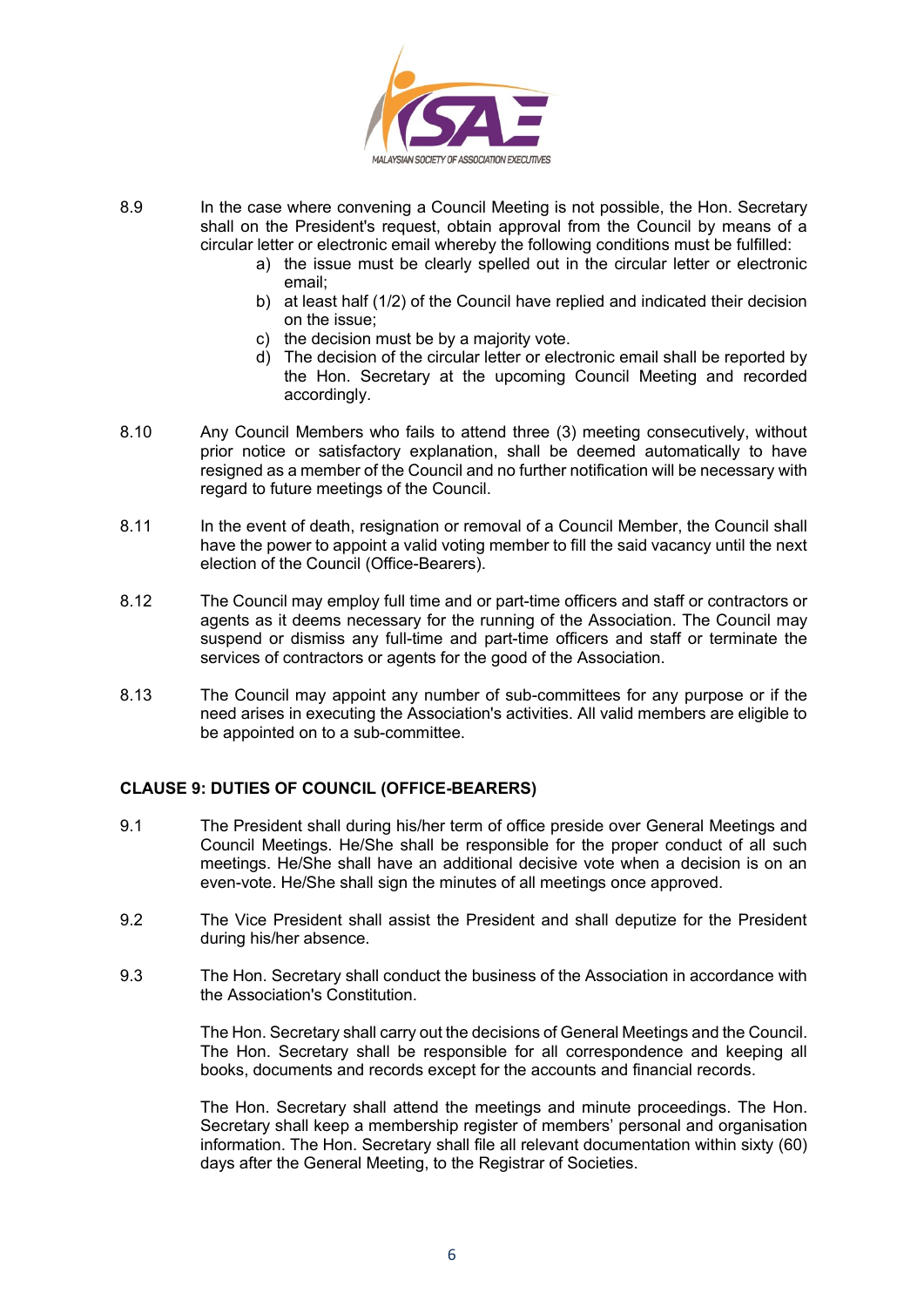

- 9.4 The Hon. Assistant Secretary shall assist the Hon. Secretary and shall deputize for him/her during his/her absence.
- 9.5 The Hon. Treasurer shall be responsible for the financial matters of the Association. The Hon. Treasurer shall keep accounts and financial information and ensure its correctness.
- 9.6 The Council shall carry out duties as directed by the President or requested by the Council.

#### **CLAUSE 10: FINANCIAL PROVISION**

- 10.1 The Association's funds, subject to the provision of the Association's Constitution, may be spent for the purposes necessary to carry out its objectives, including the expenses of its Office-Bearers and paid staff, external auditor, account, tax consultant, and any other services and expenses, but shall not be used for members who may be convicted in a court of law.
- 10.2 The Hon. Treasurer may not hold petty cash exceeding RM1, 000.00 (Ringgit Malaysia One Thousand Only) at any one time. All money in excess of this amount shall be deposited, within seven days of receipt, into the Association's bank account. The bank account shall be in the name of the Association.
- 10.3 All cheques or withdrawal notes of the Association shall be signed jointly by any two (2) of the following Council (office-bearers): President, Vice President, Hon. Treasurer and Hon. Secretary. In the absence of the President, Vice President, Hon. Secretary or Hon. Treasurer for a long period, the Council shall appoint one of the Council members to sign in their absence.
- 10.4 No expenditure exceeding RM10, 000.00 (Ringgit Malaysia Ten Thousand Only) at any one time shall be incurred without prior approval of the Council. At any one time expenses of RM10,000.00 (Ringgit Malaysia Ten Thousand Only) or less, may be incurred with the joint approval of the President, Hon. Treasurer and Hon. Secretary.
- 10.5 No expenditure of RM100,000.00 (Ringgit Malaysia One Hundred Thousand Only) at any one time shall be incurred without prior approval of the General Meeting except in the instance of an event/activity expenditure, where a budget for such event/activity has been pre-approved by the General Meeting.
- 10.6 The financial year of the Association shall commence on 1<sup>st</sup> January and end on 31<sup>st</sup> December of each year.
- 10.7 The Hon. Treasurer shall prepare the yearly account information and documents to be forwarded to the Auditor, appointed under CLAUSE 11 for audit purposes before submission to the General Meeting for approval.

# **CLAUSE 11: AUDITORS**

11.1 The General Meeting shall appoint an Auditor for a period of one (1) year and who may be reappointed upon expiry of each term.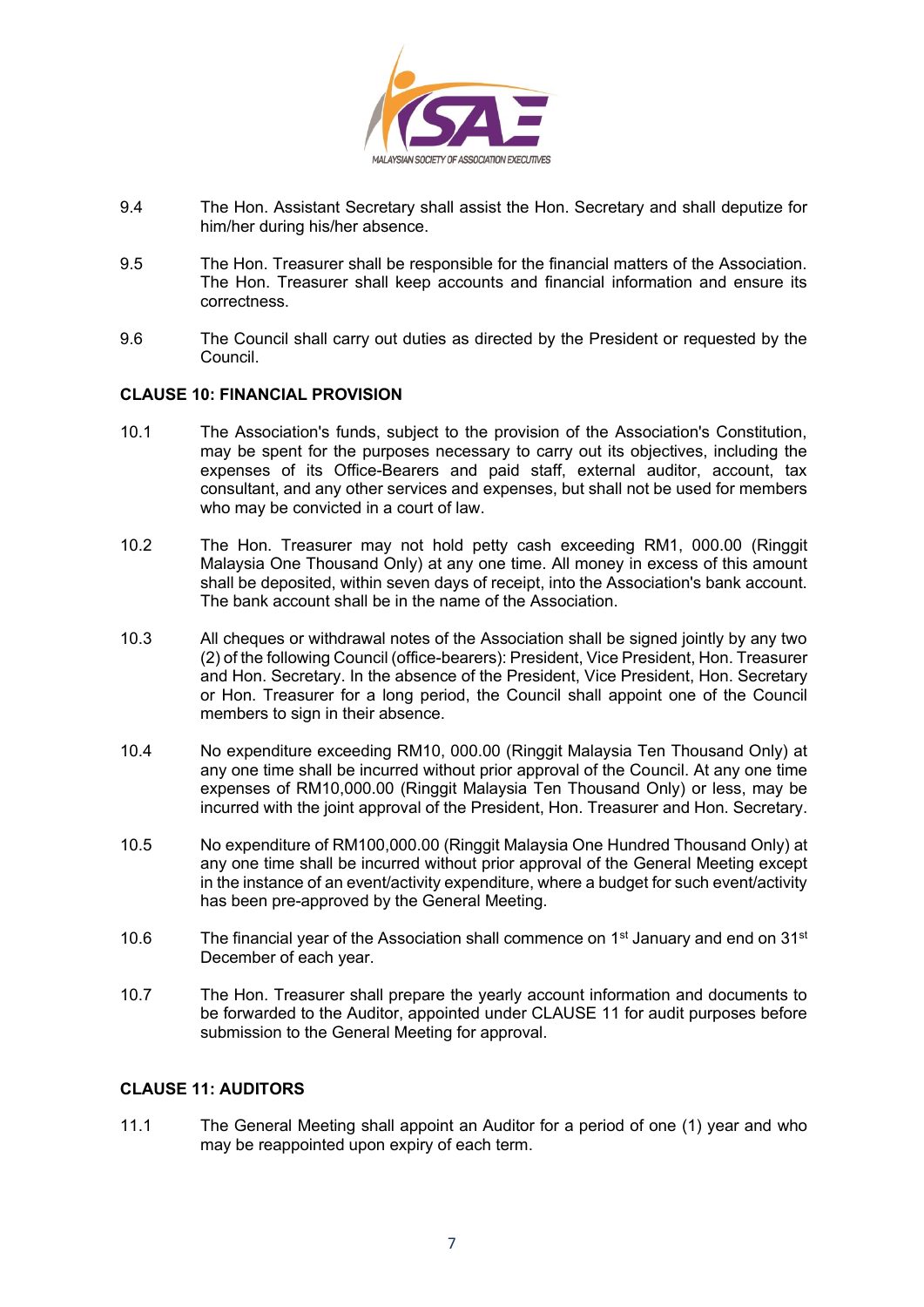

11.2 The Auditor shall be either a valid voting member who is not a Council (Office-Bearer) or a registered audit firm. The Auditor may be required by the Council to audit the accounts for any period within their tenure of office, at any date, and to make a financial report to the Council.

### **CLAUSE 12: PROPERTY ADMINISTRATORS / TRUSTEES**

- 12.1 Three valid voting members, who are above twenty one (21) years of age, shall be appointed by the General Meeting as Trustees of the Association. They shall be vested with the Association's immoveable properties belonging to the Association upon execution of a Deed of Trust.
- 12.2 The Trustees shall not sell, withdraw or transfer any of the Association's properties without the prior approval of the General Meeting.
- 12.3 The Trustees shall hold office at the pleasure of the Association until they resign voluntarily or be removed by the General Meeting.
- 12.4 A Trustee member may be removed from office by the General Meeting on the grounds of ill health, unsound mind, absence from the country for a long period, no longer a valid member or any other reasons that caused him/her to be unable to perform their duties in a satisfactory manner.
- 12.5 In the event of death, resignation or removal by the General Meeting, the Council shall fill the said vacancy with a valid voting member as a Trustee until the next upcoming General Meeting.

#### **CLAUSE 13: INTERPRETATIONS**

13.1 The General Meeting and the Council shall interpret the Constitution and when necessary, determine any point that is silent in the Constitution. The decision of the Council shall bind all members of the Association until and unless it is reversed by a resolution of the General Meeting.

#### **CLAUSE 14: PATRON AND ADVISOR(S)**

14.1 The Council may, if it deems fit and necessary, appoint any person(s) as a Patron and/or Advisor(s) to the Association and they shall hold office for a term of not more than two (2) years, which shall coincide with the election term of the Council. The Advisor(s) may be reappointed upon expiry of the current term.

#### **CLAUSE 15: PROHIBITION**

- 15.1 Gambling in any form shall not be permitted in the premises of the Association.
- 15.2 Neither the Association nor its members shall attempt to restrict or in any other manner interfere with the trade or price or engage in any Trade Union activities as defined in the Trade Union Act 1959.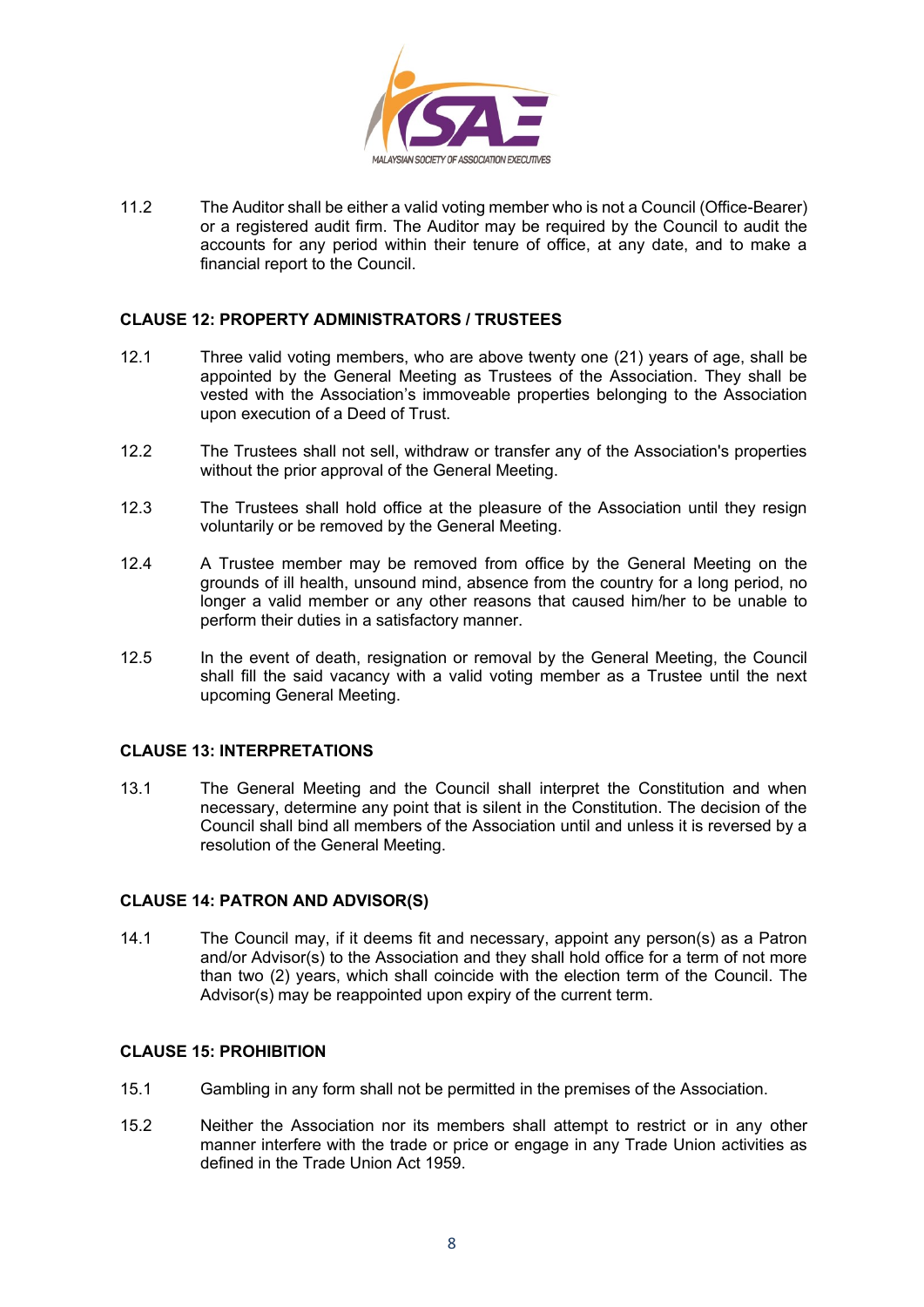

- 15.3 The Association shall not hold a lottery, whether for the public or limited to its members, in the name of the Association, the Council, or any member without the prior approval of the relevant authority.
- 15.4 The 'Benefits' as defined under the Section 2 of the Societies Act 1966 shall not be given to any members except for their professional, expertise or business services that are provided to the Association with the Council's prior approval.

# **CLAUSE 16: AMENDMENT OF CONSTITUTION**

- 16.1 The Constitution shall not be amended except by a resolution of not less than 2/3 of the voting members present for the General Meeting; such amendment/s shall take effect from the date of the approval of the Registrar of Societies.
- 16.2 Any amendments to the Constitution shall be forwarded within sixty (60) days of being approved by a General Meeting to the Registrar of Societies for their approval.

# **CLAUSE 17: DISSOLUTION**

- 17.1 The Association may be voluntarily dissolved by a resolution of not less than three fifths (3/5) of the valid voting membership present in a General Meeting.
- 17.2 In the event that the Association is dissolved, all debts and liabilities legally incurred by the Association or on its behalf by the Council shall be fully discharged. All remaining funds shall be disposed of in such a manner as determined by a General Meeting.
- 17.3 The Notice of Dissolution shall be forwarded to the Registrar of Societies within fourteen (14) days of the Association's resolution to dissolve.

# **CLAUSE 18: FLAG, LOGO AND BADGE**





**Description** 

a) The letter 'M' represents 'the people of Malaysia' which signifies that MSAE is a one roof association for Association Executives in Malaysia.